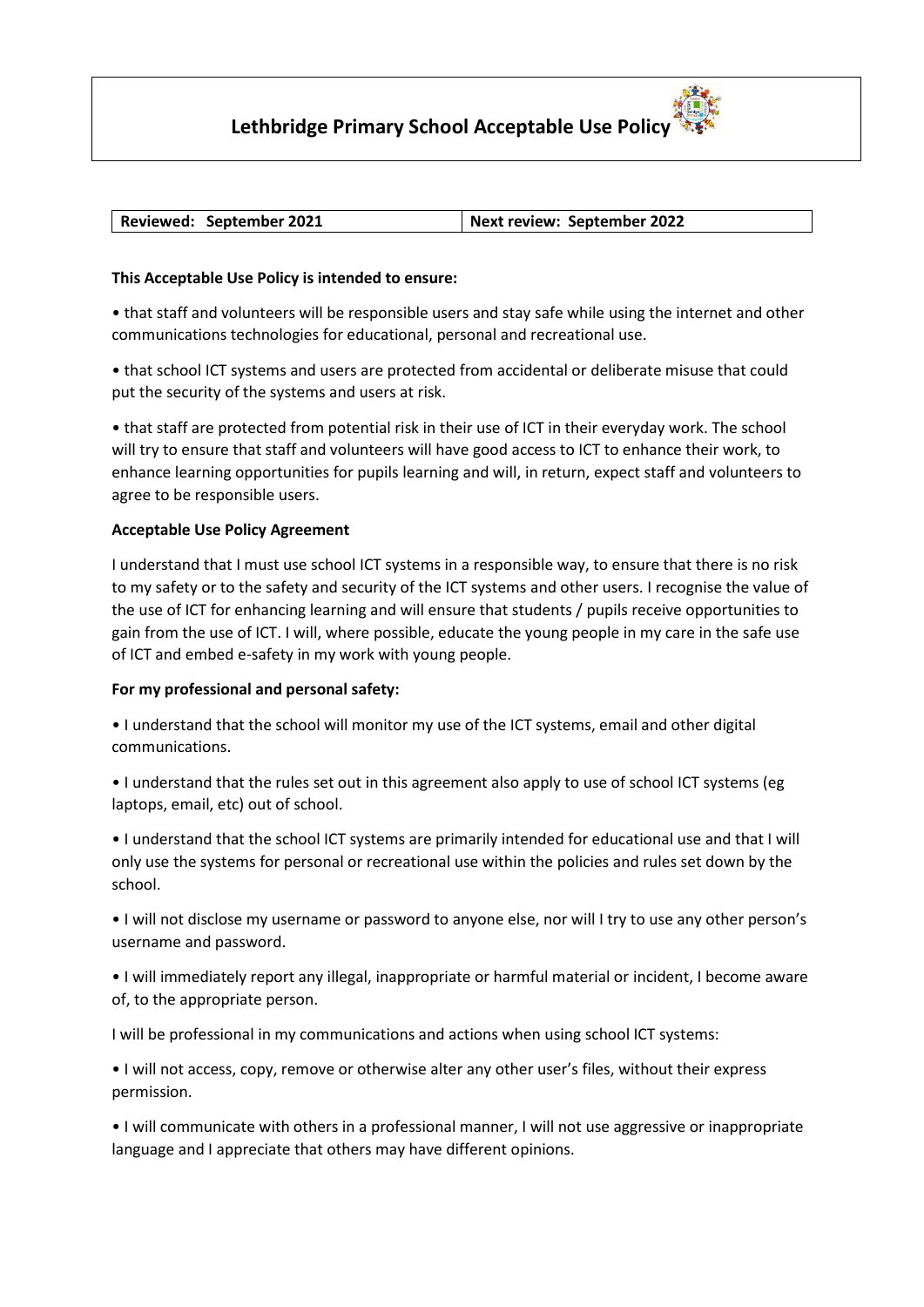• I will ensure that when I take and / or publish images of others I will do so with their permission and in accordance with the school's policy on the use of digital / video images. I will not use my personal equipment to record these images, unless I have permission to do so. Where these images are published (eg on the school website) it will not be possible to identify by name, or other personal information, those who are featured.

• I will only use chat and social networking sites in school in accordance with the school's policies.

• I will only communicate with pupils and parents / carers using official school systems. Any such communication will be professional in tone and manner.

Staff will be made aware of the risks attached to using their personal email addresses / mobile phones / social networking sites for such communications.

• I will not engage in any on-line activity that may compromise my professional responsibilities.

# **The school and the local authority have the responsibility to provide safe and secure access to technologies and ensure the smooth running of the school:**

• When I use my personal hand held / external devices (PDAs / laptops / mobile phones / USB devices etc) in school, I will follow the rules set out in this agreement, in the same way as if I was using school equipment. I will also follow any additional rules set by the school about such use. I will ensure that any such devices are protected by up to date anti-virus software and are free from viruses.

• I will not open any attachments to emails, unless the source is known and trusted, due to the risk of the attachment containing viruses or other harmful programmes.

• I will not try to upload, download or access any materials which are illegal (child sexual abuse images, criminally racist material, adult pornography covered by the Obscene Publications Act) or inappropriate or may cause harm or distress to others. I will not try to use any programmes or software that might allow me to bypass the filtering / security systems in place to prevent access to such materials.

• I will not try (unless I have permission) to make large downloads or uploads that might take up internet capacity and prevent other users from being able to carry out their work.

• I will not install or attempt to install programmes of any type on a machine, or store programmes on a computer, nor will I try to alter computer settings, unless this is allowed in school policies.

• I will not disable or cause any damage to school equipment, or the equipment belonging to others. I will only transport, hold, disclose or share personal information about myself or others, as outlined in the Trust GDPR Policy. Where personal data is transferred outside the secure school network, it must be encrypted.

• I understand that data protection policy requires that any staff or student / pupil data to which I have access, will be kept private and confidential, except when it is deemed necessary that I am required by law or by school policy to disclose such information to an appropriate authority